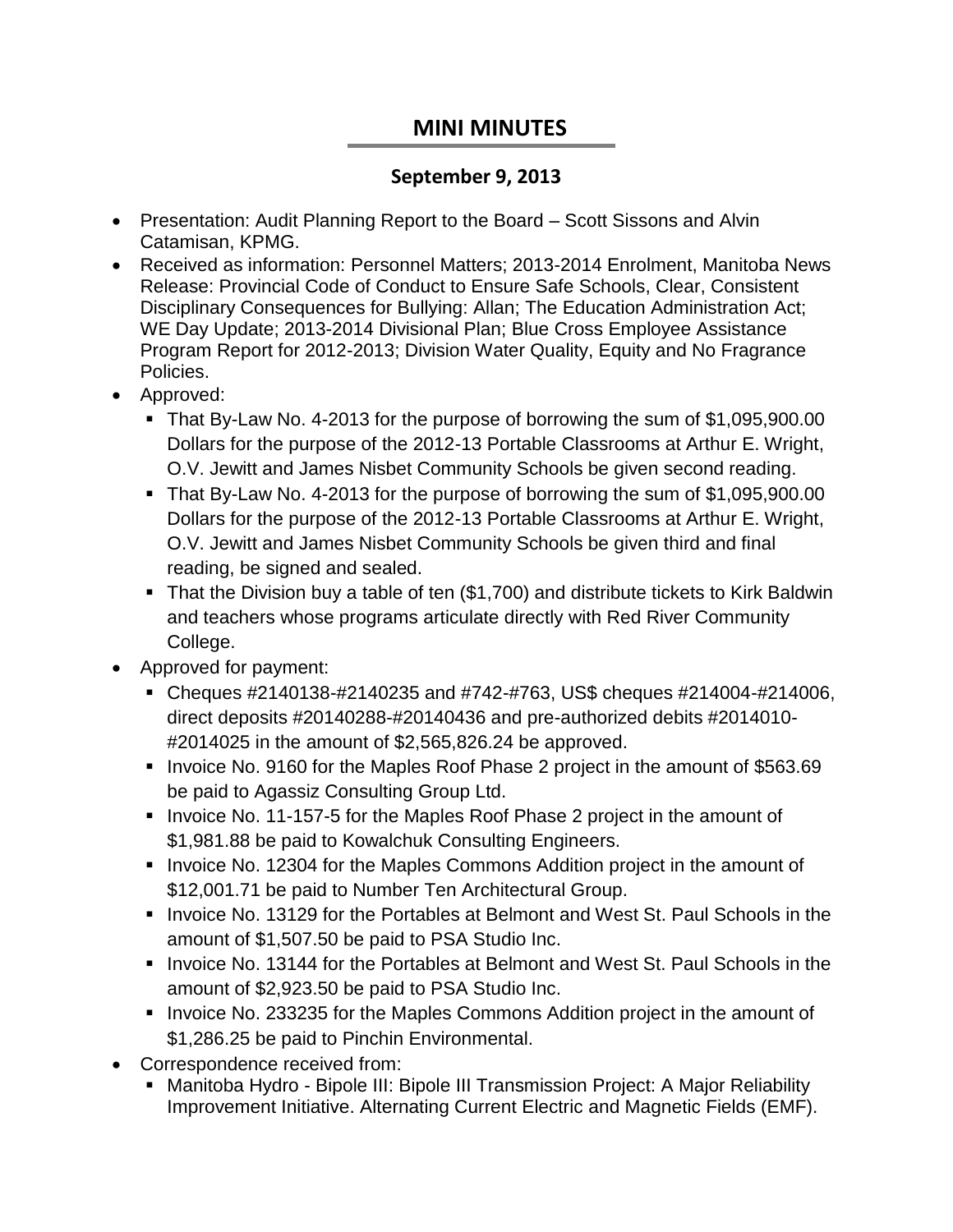- Linda Baker, Client Services Manager, Public Entities Program, Western Financial Group: Universal Student Accident Insurance for the 2013-14 school year.
- Janet Duff, Registrar, The Manitoba Labour Board: Notice of Filing by CUPE Local 2348, Application Seeking an Extension of Time.
- Wayne Shimizu, Secretary-Treasurer, Seven Oaks School Division: Letter to the Registrar at The Manitoba Labour Board, responding to Application filed by CUPE Local 2348, Seeking an Extension of Time.
- Manitoba News Release: September 4, 2013 Education Minister Welcomes Students Back to School. Smaller Class Sizes, Improved Curriculum, More Classrooms to Benefit Families This Year: Allan.
- Manitoba School Boards Association: Bill 18, The Public Schools Amendment Act (Safe and Inclusive Schools).
- Treaty Relations Commission of Manitoba: Royal Proclamation of 1763 Speaker Series.
- Kevin Chief, Minister of Children & Youth Opportunities: Wayfinders grant funding totaling \$878,125.
- Floyd Martens, President, Manitoba School Boards Association: MSBA resolution to lobby the Province of Manitoba to consider implementing the use of exterior mounted cameras on school buses and provide funding for the related costs.
- Floyd Martens, President, Manitoba School Boards Association: Resolution to lobby the Government of Manitoba to establish a minimal distance of 1,000 meters between school boundaries and all new alcohol outlets (off-license sales, on-license bars, clubs and grocery stores) and to further to limit alcohol sales density in areas near schools.
- Floyd Martens, President Manitoba School Boards Association: Resolution to lobby the Manitoba Government to exempt public school properties from municipal Special Services Levies.
- Floyd Martens, President, Manitoba School Boards Association: Resolution to urge the Minister of Education to ensure that the Early Development Instrument (EDI) results be distributed simultaneously to both school divisions and child care centres in the same geographical area as soon as they are available.
- **Prairie Spirit School Division: Advertisement for Superintendent February 2014.**
- Selkirk and District Planning Area Board: Subdivision S13-2497.
- Keith Thomas, Risk Manager, Manitoba School Boards Association: Back to School Risk Management Checklist.
- University of Winnipeg: First annual Cultural Treasures event September 27 to October 4, 2013.
- Aboriginal Education Research Forum: Planning Committee Report.
- The following were appointed to Limited Teacher-General (term) contracts effective September 3, 2013 to June 27, 2014: Holly Budway (1.00), Carmyn Campbell (1.00), Nestor Ching (.50), Reanna Korade (1.00), Erin Nieuwenburg (1.00), Aaron Tryon (1.00).
- Amandeep Badhan was appointed to a full-time (1.00) Limited Teacher-General (term) contract effective September 3, 2013 to December 20, 2013.